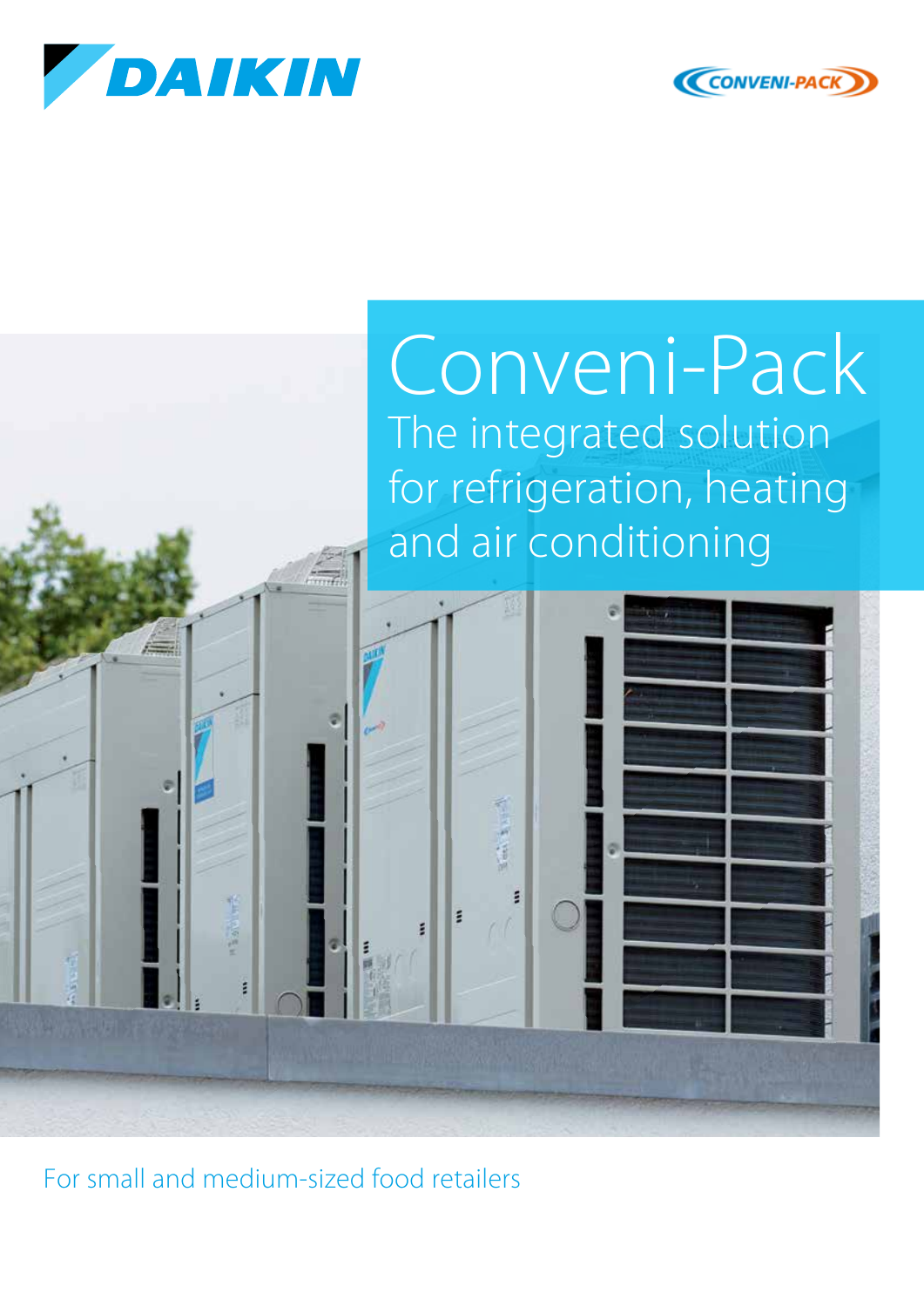

As our products contain the latest technologies, we can ensure that the highest levels of energy efficiency will be achieved. Our units are also rigorously tested to provide you with totally reliable operation.

Our Conveni-Pack solution complies fully with the latest European F-gas legislation and has a proven track record at over a thousand sites in Europe.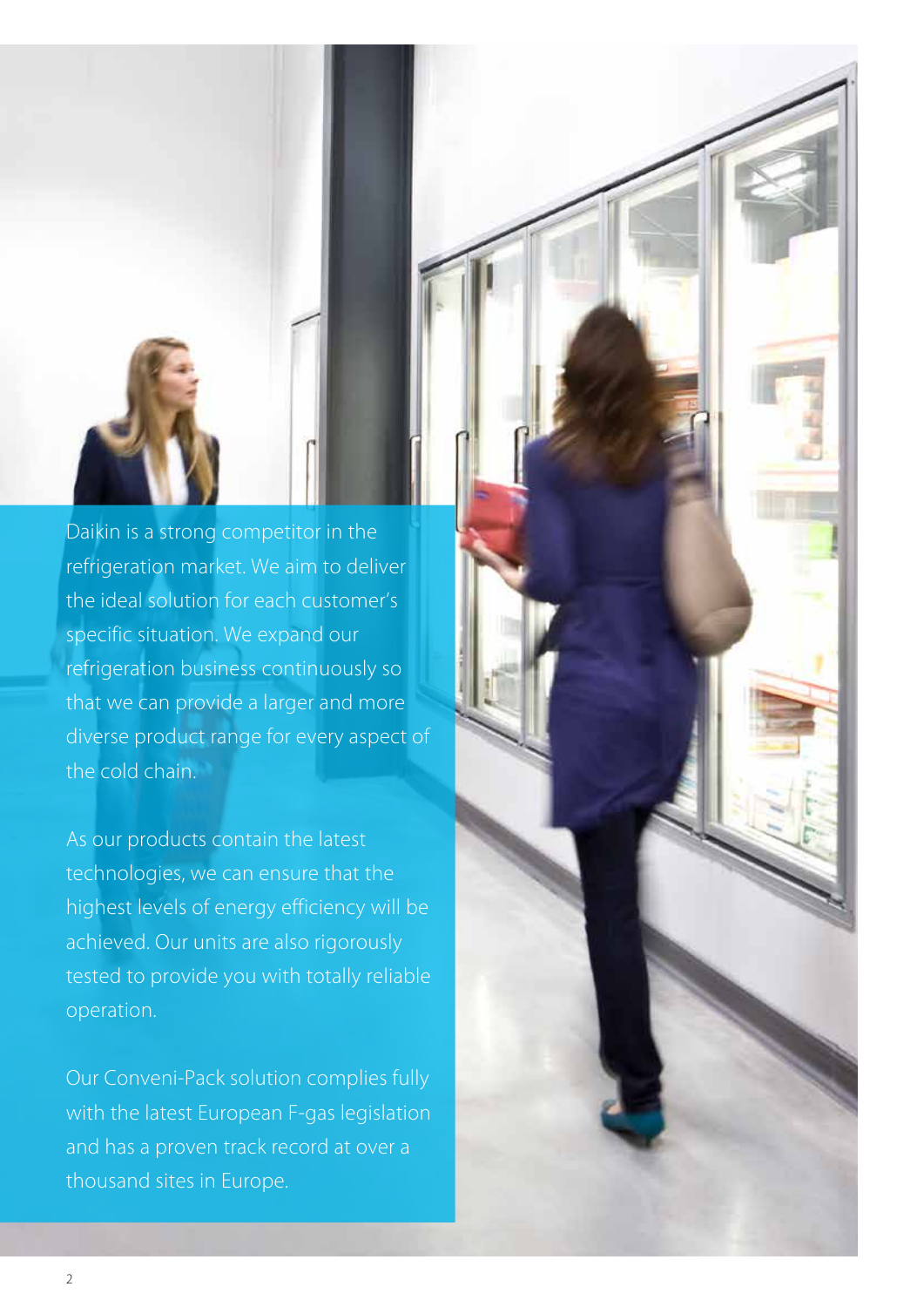## Smart solution for commercial refrigeration

### Benefits for consumers

**Keeping your customers comfortable means providing a pleasantly warm temperature in winter and a pleasantly cool temperature in summer. Conveni-Pack's wide range of air conditioning units allows you to achieve that ideal climate.**

### **⊽** Comfort

- › Daikin's indoor and outdoor units operate at extremely low sound levels. This avoids disturbing neighbours and maintains a comfortable environment.
- › Refrigeration units keep food and drinks chilled at the ideal temperature
- › Biddle air curtains can be integrated into the system to achieve energy savings by preventing heat loss through open doors. They also provide climate separation between indoor and outdoor environments.

### **M** Energy-efficient and cost-saving solution

- › 100% of heat generated is recovered from the refrigeration showcases or evaporators inside the store
- › Heat is sent to the indoor air conditioning units to be reused. This results in high cost savings and contributes to the system's high energy efficiency
- › Conveni-Pack has unrivalled energy efficiency. Third party energy measurements have shown energy cost savings of up to 50%.

### $⊓$  Innovative features

- › Built to meet and surpass energy efficiency regulations
- › The unit's small installation footprint creates more store space
- › Conveni-Pack has won several international awards\* for its innovative and sustainable technologies

### Benefits for installers

**Guarantees customer satisfaction thanks to reliable and highly energy-efficient products.**

### $\blacksquare$  Flexible installation

- › Fully packaged, factory-tested system
- › Reduces installation costs thanks to its flexible and modular build

### ■ Advanced technology

- › Uses the renowned VRV technology and optimised controls
- › Inverter scroll compressor delivers greater energy efficiency by adapting the capacity of the compressor
- › The built-in economiser technology reduces the discharge temperature. This improves the compressors' life expectancy, as well increasing the system's overall energy efficiency, resulting in lower running costs.

### **Ø** Reliability

- › Long lifetime guarantee thanks to the optimisation of start/stop cycles, DC motors and overall safety
- › Daikin's Conveni-Pack system runs on R-410A refrigerant which is fully F-gas compliant and ensures a well-balance TEWI value between indirect (energy efficiency) and direct (refrigerant type and charge) CO² emissions compared with other traditional systems.
- › Refrigerant R-410A requires less piping, less space and lower quantities to achieve optimum capacity.

- \* 2014
- › Winner of the Institute of Refrigeration Ireland (IRI) Environmental Award
- › Winner of the Top Retail Product Award, Handelsjournal, Germany.

### 2008

› Innovation Trophy, Equipmag (exhibition in France)

### 2007

› Incentive Prize, German Environment Ministry

### 2006

› UK Environmental Product of the Year, Cooling Industry Awards

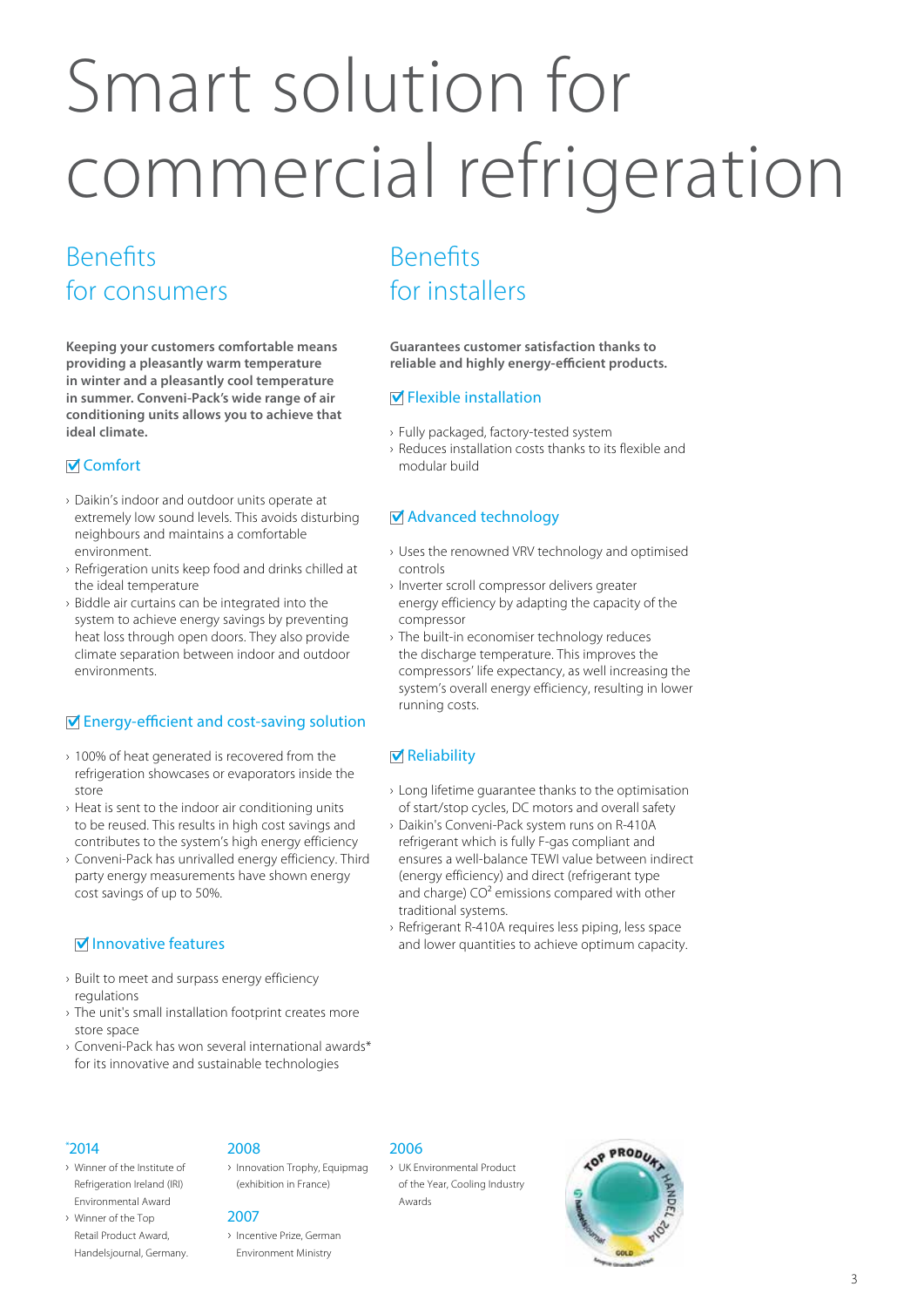## Conveni-Pack,

a commercial refrigeration system with heat recovery

Refrigeration and deep freeze systems have traditionally been separate from air conditioning and heating systems. Daikin's Conveni-Pack combines them into an all-in-one-system which covers all your refrigeration and climate control needs. **Summer Summer** 

### An energy-efficient heat recovery system

**The Conveni-Pack recovers up to 100% of the heat extracted from supermarket refrigeration cases. It re-uses this to heat the retail space and deliver a comfortable temperature for the store at no additional cost.**



Above-mentioned scheme is an example of what can be delivered depending on predefined conditions. For more detailed information, please consult the technical specifications in this catalogue.

### Ensuring year-round climate comfort

 The heat recovered from refrigerated and freezer display cabinets can be used to provide heating for the store. In spring or autumn, heat recovered from freezer display cabinets can be used to heat the shop and the excess is discharged to the outside. In winter, heat is extracted from the outside air and combined with heat recovered from the freezer cabinets and used to heat the shop.

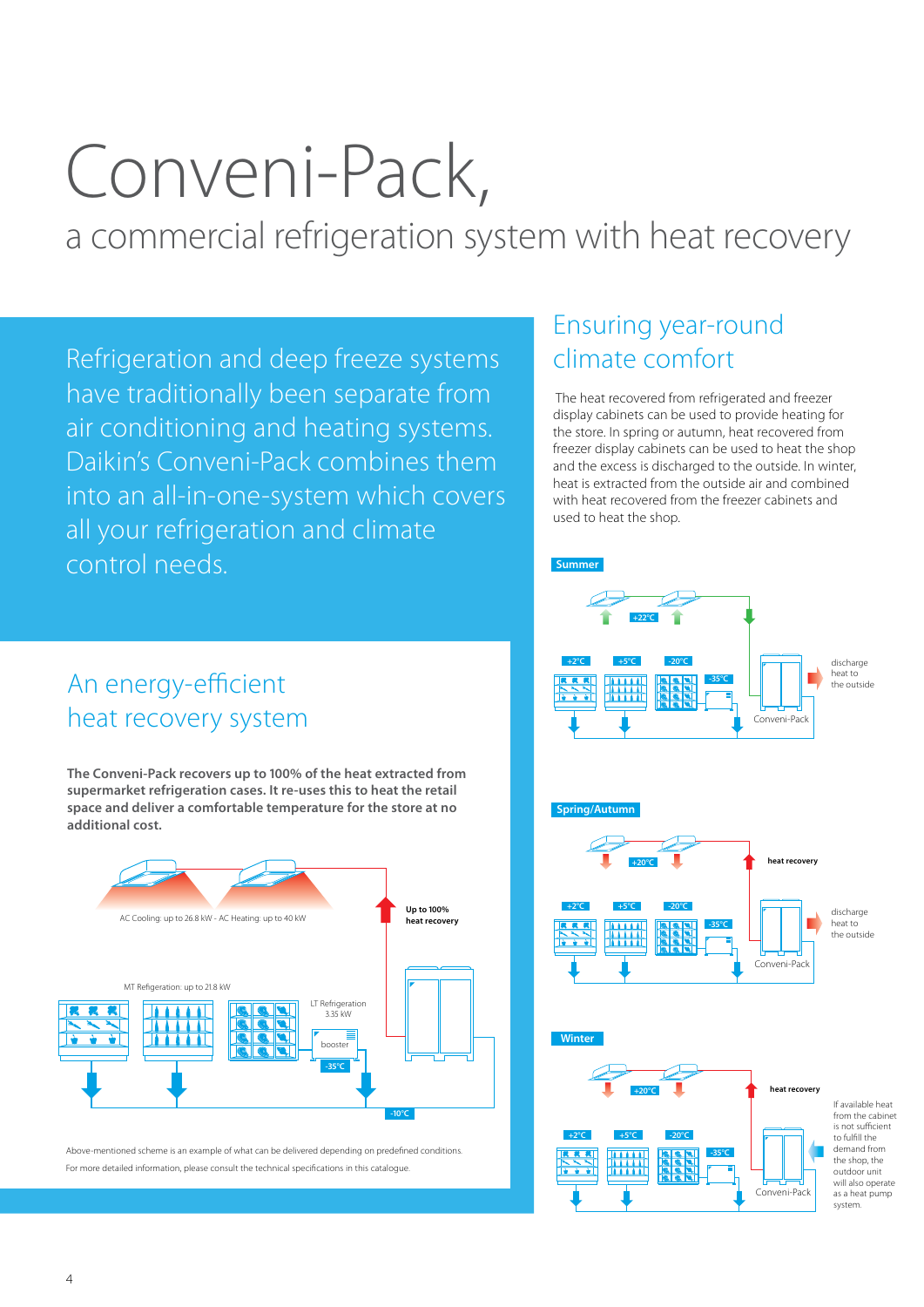### Reduced footprint

The Conveni-Pack's compact size makes it an ideal unit to install in situations where space is limited and expensive. This is because it has a **60% smaller installation footprint** than conventional systems.

### Outstanding flexibility

Because the Conveni-Pack is a **modular solution**, you can install **multiple outdoor units** and **add extra units as demand increases.** If you combine the Conveni-Pack with other Daikin outdoor refrigeration units, you get the ultimate all-in-one solution for heating, air conditioning and refrigeration for almost every type of shop. The ability to decentralise outdoor units reduces the need for long piping.

![](_page_4_Figure_5.jpeg)

![](_page_4_Figure_6.jpeg)

- Combined cooling and freezing (with optional booster unit): evaporating temperature range from  $-45^{\circ}$ C to  $+10^{\circ}$ C
- Multiple outdoor units can be positioned to make the best use of the space available
- Outdoor units can be positioned up to 35m above or 10m below the indoor units
- The piping length can be up to 130m between the outdoor unit and the furthest refrigeration cabinet or air conditioning indoor unit
- Suitable for indoor installations through the use of high ESP fans

### The advantages of Conveni-Pack

### Traditional system

- › One compressor rack system in the machine room, remote condenser on the roof
- Very long piping length required
- Large refrigerant content
- Elevated risk of leaks
- **Longer periods of downtime**

### Conveni-Pack system

- › Distributed layout
- Much shorter piping lengths
- › Up to 66% less refrigerant content compared with traditional R-134A systems
- › Lower risk of leaks
- **Highly reliable system**

# Conveni-pack large shop

### Built to inspire trust

Conveni-Pack units are **thoroughly tested** during production to guarantee **unrivalled reliability**. Daikin also ensures a reliable agreement for planning and timely **on-site delivery**.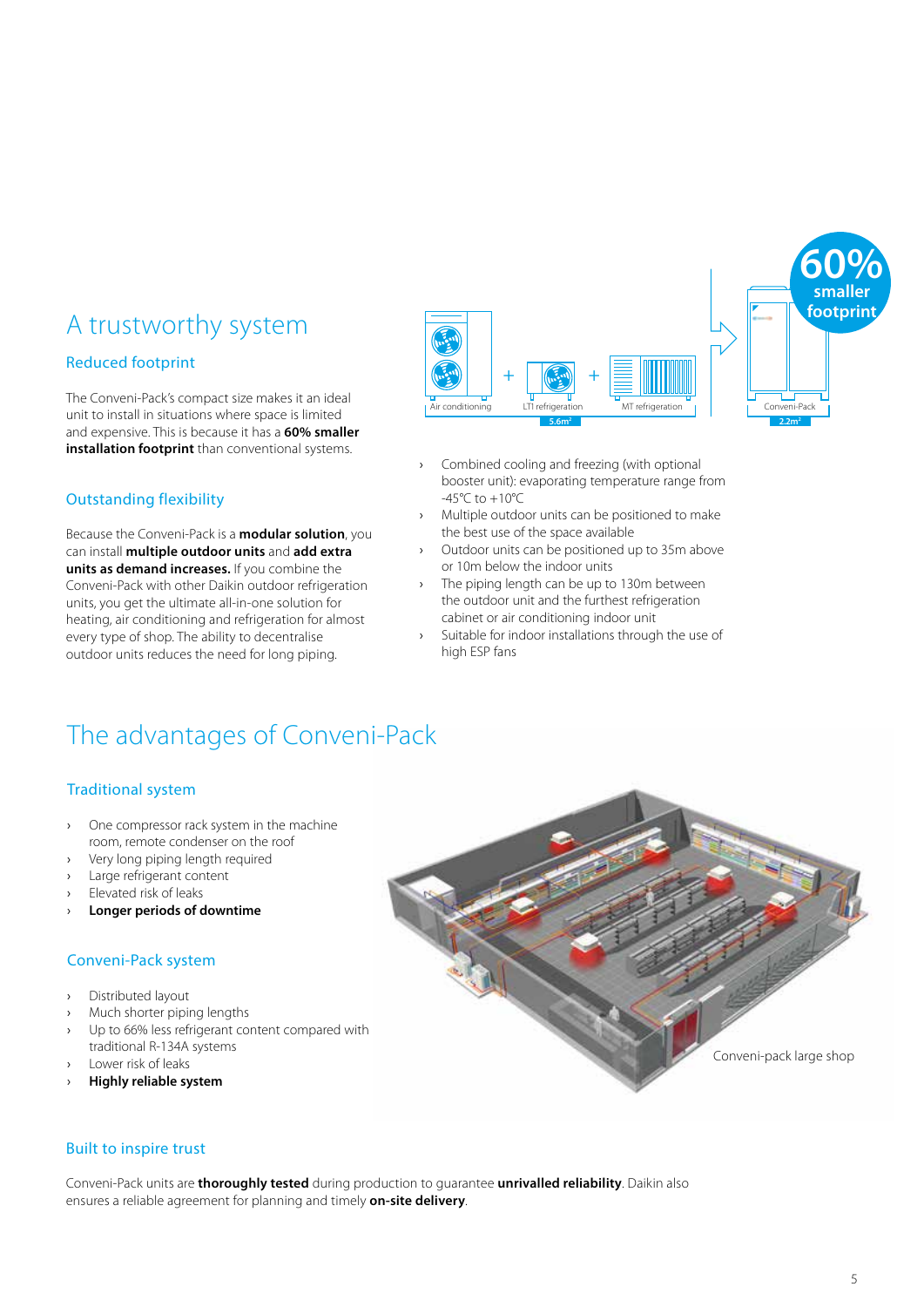![](_page_5_Picture_0.jpeg)

### Proactive measures: staying ahead of legislation

**Daikin continues to lead the HVAC-R industry in innovation and design. Environmental legislation and regulations are getting increasingly tougher all around the world. Daikin is committed to meeting these challenges head on by investing in the development of new refrigeration technologies. We aim to help our customers to develop their businesses by providing advanced technological solutions.**

### F-gas regulation

The new F-gas regulation came into effect at the beginning of 2015. Daikin's Conveni-Pack uses R-410A refrigerant which already complies with this legislation by reducing life-cycle leakage risks to an absolute minimum.

### Inverter capacity control

We have incorporated inverter technology into our Conveni-Pack to provide optimum control of fluctuating loads in refrigerated cabinets. This delivers outstanding temperature control of the cabinet contents at the lowest possible energy cost.

### Economiser function

The economiser function in our refrigeration products delivers two main benefits. Firstly, it increases the evaporator's capacity which means that it requires less absorbed power. Secondly, it simultaneously reduces the compressor's discharge temperature and increases its lifetime.

### Adaptable evaporation temperature

To reduce energy consumption, the Conveni-Pack's configured evaporation temperature can be raised via an external signal.

At closing time, night curtains are lowered, reducing the load by 1/3. This means that the evaporator coil is now oversized and allows the system to evaporate at higher temperature. Per °C increased gives you 3% higher efficiency on the complete system.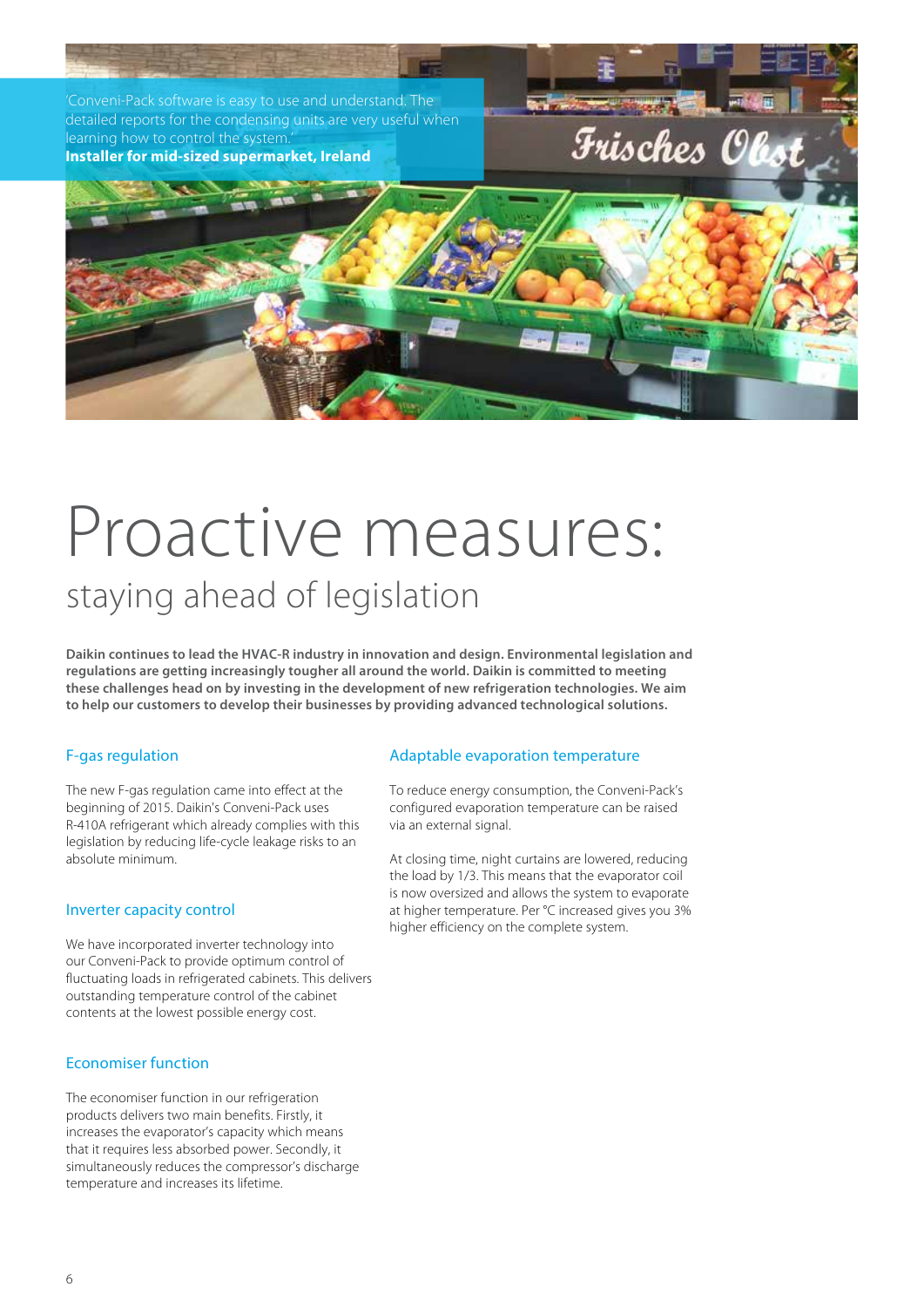## Tools and platforms

**Here are a few handy tools for refrigeration professionals.**

### Refrigeration Xpress software

User-friendly design software for Conveni-Pack, CCU, SCU and ZEAS condensing units. Its detailed report includes a list of materials, piping and wiring diagrams, and device options.

![](_page_6_Figure_4.jpeg)

### Daikin product finder

For an overview of refrigeration products or if you want to make a comparison, go to the Refrigeration Product Finder on our website or business portal.

Find more references on **www.daikineurope.com/references**

![](_page_6_Picture_8.jpeg)

### Check out the Conveni-Pack animation on our YouTube channel

Discover why a Belgian petrol station owner chose Conveni-Pack**: https://www.youtube.com/DaikinEurope**

![](_page_6_Picture_11.jpeg)

![](_page_6_Picture_12.jpeg)

![](_page_6_Picture_13.jpeg)

![](_page_6_Picture_14.jpeg)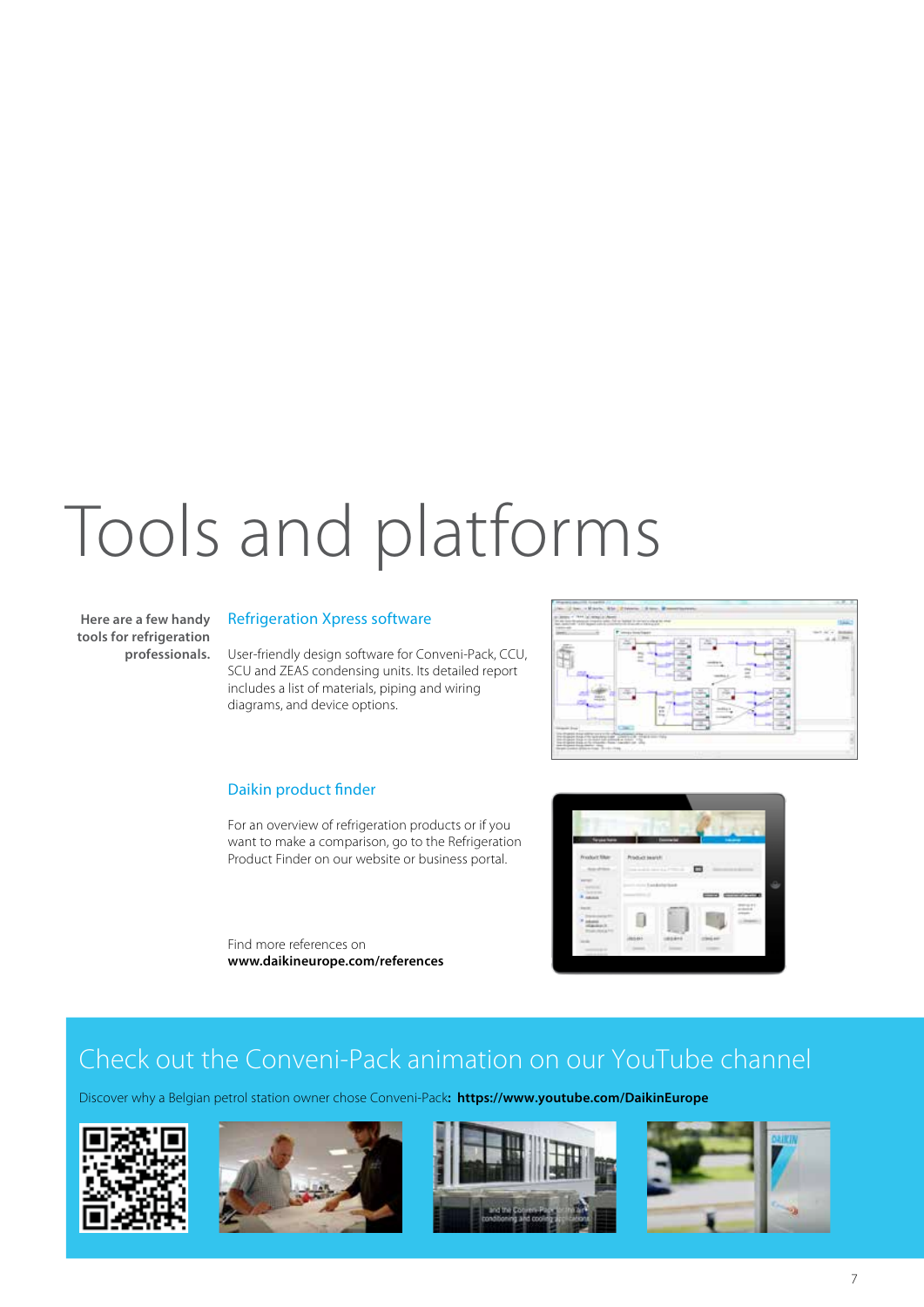### Satisfied buyers of Daikin's refrigeration solution

![](_page_7_Picture_1.jpeg)

![](_page_7_Picture_2.jpeg)

**Food store, Austria**

compressor technology.' **Convenience store, Hungary** 

![](_page_7_Picture_5.jpeg)

![](_page_7_Picture_6.jpeg)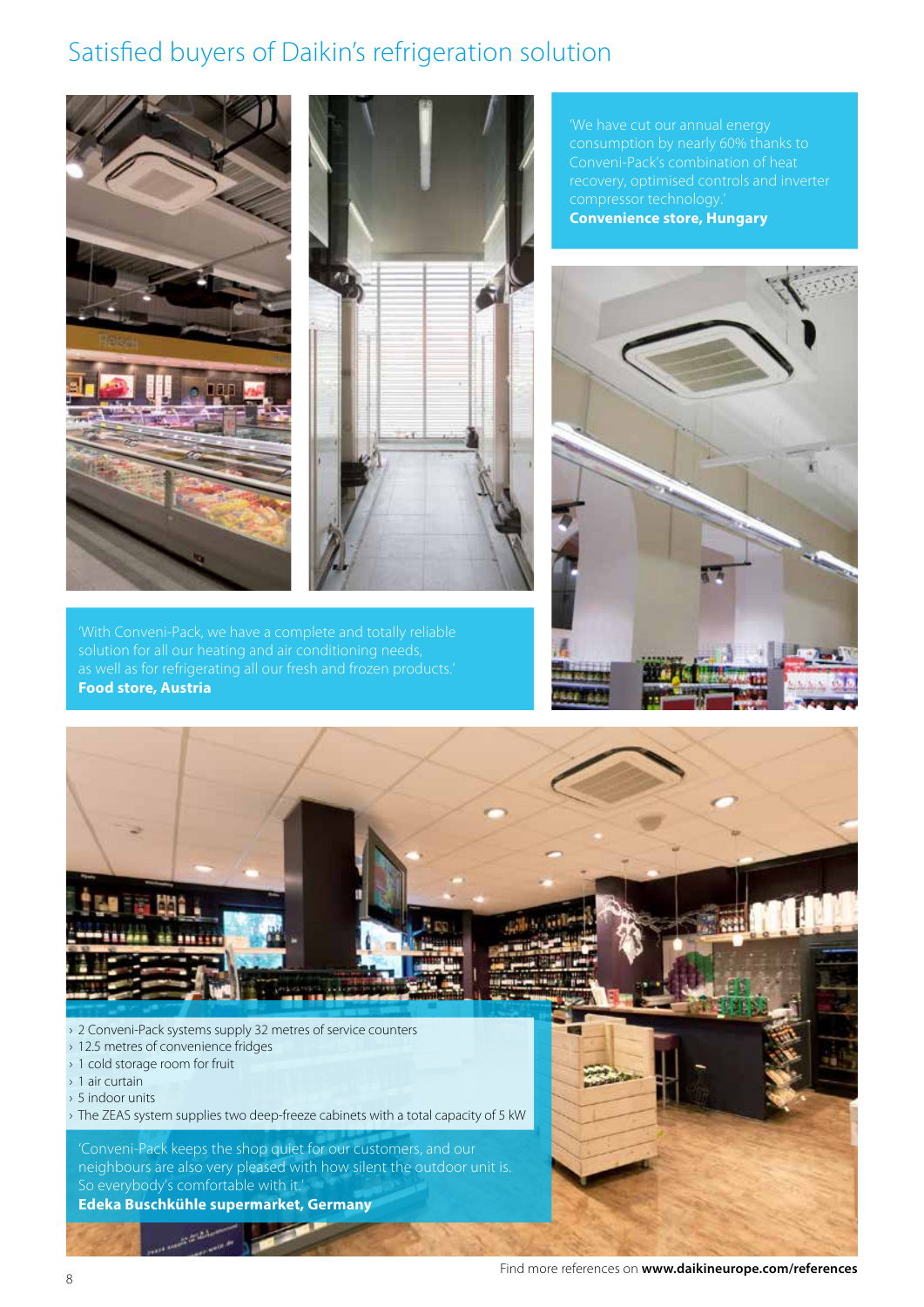9

### Indoor units

Capacity class (kW)

### **Indoor units and Biddle air curtains for connection to Conveni-Pack**

There is a wide range of indoor AC units and Biddle air curtains to meet all shop requirements for comfort cooling and heating.

| Model                                              | <b>Product name</b> |     | 50        | 63        | 71   | 80   | 100       | 125  | 140  | 200 | 250 |
|----------------------------------------------------|---------------------|-----|-----------|-----------|------|------|-----------|------|------|-----|-----|
| Cooling capacity (kW) <sup>1</sup>                 | 5.6                 | 7.1 | 8.0       | 9.0       | 11.2 | 14.0 | 16.0      | 22.4 | 28.0 |     |     |
| Heating capacity (kW) <sup>2</sup>                 | 6.3                 | 8.0 | 9.0       | 10.0      | 12.5 | 16.0 | 18.0      | 25.0 | 31.5 |     |     |
| Round flow cassette                                | FXFQ-A              |     | $\bullet$ | $\bullet$ |      |      | $\bullet$ | ●    |      |     |     |
| 2-way blow<br>ceiling mounted cassette             | FXCQ-A              |     |           | $\bullet$ |      |      |           | ●    |      |     |     |
| Ceiling mounted<br>corner cassette                 | FXKQ-MA             |     |           | $\bullet$ |      |      |           |      |      |     |     |
| Concealed ceiling unit<br>with inverter driven fan | FXSQ-A              |     |           |           |      |      |           |      |      |     |     |
| Concealed ceiling unit<br>with inverter driven fan | FXMQ-P7             |     |           | Ο         |      |      |           |      |      |     |     |
| Large concealed<br>ceiling unit                    | FXMQ-MB             |     |           |           |      |      |           |      |      |     |     |
| Ceiling suspended unit                             | FXHQ-A              |     |           |           |      |      | Ο         |      |      |     |     |
| 4-way blow ceiling<br>suspended unit               | FXUQ-A              |     |           |           |      |      | $\bullet$ |      |      |     |     |
| Floor standing unit                                | FXLQ-P              |     |           | ٠         |      |      |           |      |      |     |     |
| Concealed<br>floor standing unit                   | FXNQ-A              |     |           |           |      |      |           |      |      |     |     |

Capacity class (kW)

| Model                              | <b>Product Name</b> | 80          | 100           | 125  | 140           | 200       | 250           |
|------------------------------------|---------------------|-------------|---------------|------|---------------|-----------|---------------|
| Heating capacity (kW) <sup>2</sup> |                     | $7.4 - 9.2$ | $11.6 - 13.4$ | 15.6 | $16.2 - 19.9$ | 29.4      | $29.4 - 31.1$ |
| Biddle air curtain<br>free hanging | CYVS-DK             | $\bullet$   |               |      |               | $\bullet$ |               |
| Biddle air curtain cassette        | CYVM-DK             |             |               |      |               |           |               |
| Biddle air curtain recessed        | <b>CYVL-DK</b>      |             |               |      |               | $\bullet$ |               |

1 Nominal cooling capacities are based on: indoor temperature: 27°CDB / 19°CWB, outdoor temperature: 35°CDB, piping length: 7.5m, level difference: 0m

2 Nominal heating capacities are based on: indoor temperature: 20°CDB, outdoor temperature: 7°CDB / 6°CWB, piping length: 7.5m, level difference: 0m

| <b>Options - Refrigeration</b> |                      | Conveni-Pack LRYEQ16AY                                 |
|--------------------------------|----------------------|--------------------------------------------------------|
| Digital pressure gauge kit     |                      | BHGP26A1                                               |
|                                | $(a+b+c+d)$ kit      | KPS26C504                                              |
| Snowbreak hood*                | a. Air outlet        | KPS26C504T                                             |
|                                | b. Air inlet (left)  | KPS26C504L                                             |
|                                | c. Air inlet (right) | KPS26C504R                                             |
|                                | d. Air inlet (rear)  | KPS26C504B                                             |
| Central drain pan kit          |                      | KWC26C450**                                            |
| Communication box              |                      | BRR9A1V1                                               |
| Booster unit                   |                      | LCBKQ3AV19                                             |
| Refnet header                  |                      | KHRQM22M29H8 / KHRQ22M64H8 / KHRQM22M75H8              |
| Refnet joint                   |                      | KHRQ22M20TA8 / KHRQ22M29T9 / KHRQ22M64T8 / KHRQ22M75T8 |
| <b>Intelligent Controller</b>  |                      | DSC601C51                                              |
| Intelligent Manager            |                      | DCM601A51                                              |

\* Snowbreak hoods are field-supplied. For technical drawings and more information, contact your dealer. It is recommended to install a snowbreak hood when regular snowfall occurs.

\*\* In cold areas, provide a drain pan heater (field supply) to prevent drained water from freezing up in the drain pan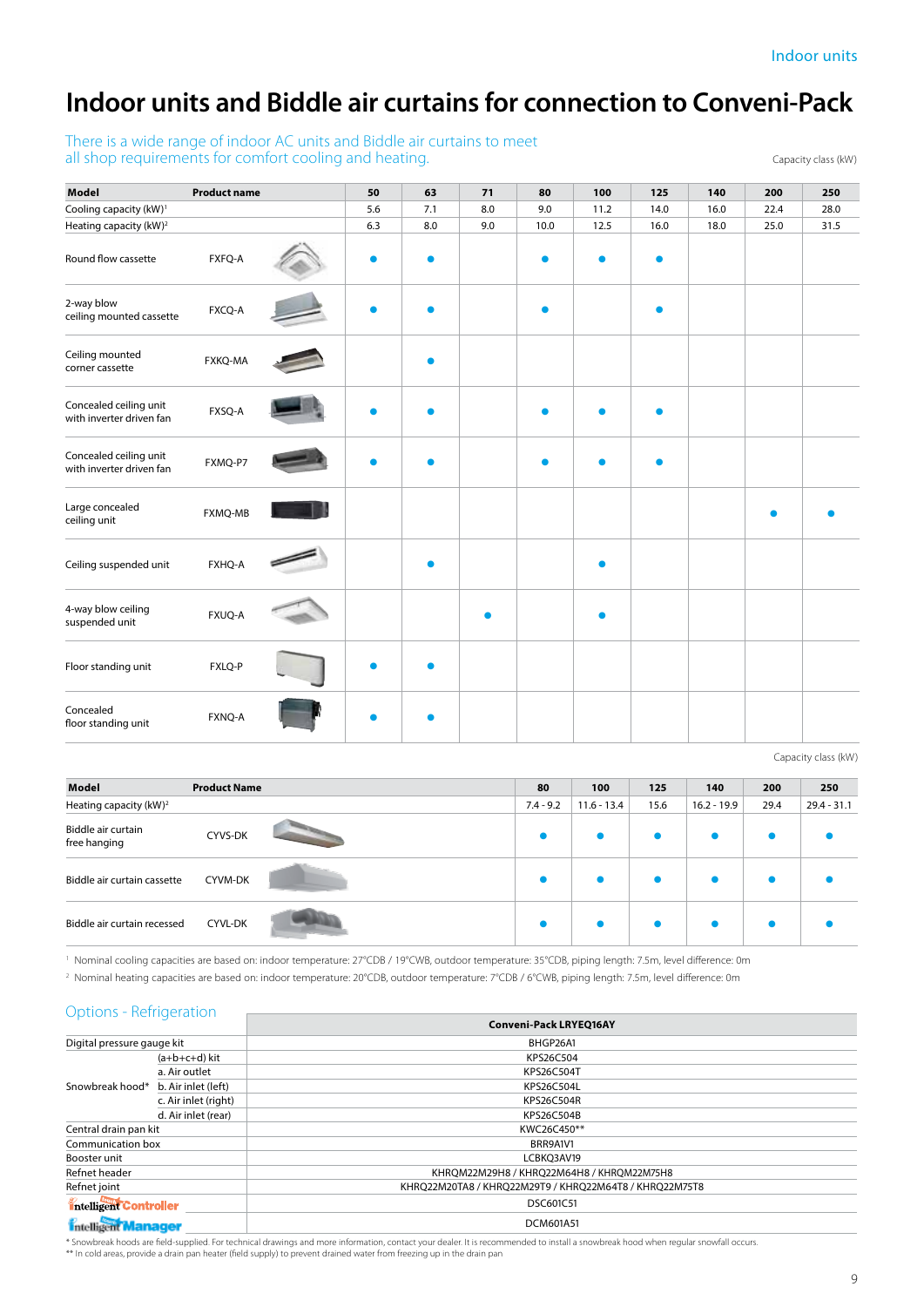LRYEQ-AY

## **system with heat recovery**

### Refrigeration solution for food retailers featuring award winning technology for heat recovery

- › Integrates medium and low temperature refrigeration, air conditioning and heating into one system
- › By using heat recovery, optimised controls and state-of-the-art compressor technology, Conveni-Pack can reduce annual energy consumption up to 50% or more when compared with other conventional systems
- $\rightarrow$  Lower associated CO<sub>2</sub> emissions thanks to heat pump technology
- › Conveni-Pack's modular design allows it to be used for small and large shops
- › The modularity of the Conveni-Pack system maximises installation flexibility. Outdoor units can be grouped in blocks or rows, or distributed around the building to meet individual installation constraints
- › The heat extracted from the refrigeration showcases or evaporators can be re-used to heat the shop at no extra cost

**Medium Temperature Refrigeration LRYEQ-AY 16** Cooling capacity Air conditioning Nom. kW 14.0 (1)

Heating capacity Air conditioning Nom. <br>
All examples and the set of the set of the set of the set of the set of the set of the set of the set of the set of the set of the set of the set of the set of the set of the set of

Dimensions Unit Height mm 1,680

Weight Unit kg 370 **Heat exchanger** Type **Cross fin coil** Compressor Type Hermetically sealed scroll compressor Piston displacement  $m^3/h$  13.34  ${\sf Speed} \hspace{2.5cm} {\sf symbol} \hspace{2.5cm} {\sf symbol} \hspace{2.5cm} {\sf symbol} \hspace{2.5cm} {\sf symbol} \hspace{2.5cm} {\sf symbol} \hspace{2.5cm} {\sf symbol} \hspace{2.5cm} {\sf symbol} \hspace{2.5cm} {\sf symbol} \hspace{2.5cm} {\sf symbol} \hspace{2.5cm} {\sf symbol} \hspace{2.5cm} {\sf symbol} \hspace{2.5cm} {\sf symbol} \hspace{2.5cm} {\sf symbol} \hspace{2.5cm} {\sf symbol} \hspace{2.5cm} {\sf symbol} \hspace{2.5cm} {\sf symbol} \hspace{2.5cm$ Output W 2,500 Starting method **Direct on line (inverter driven)** Frequency ON/OFF Less than 6 times/hour

Compressor 2 Speed rpm 2,900

Compressor 3 Speed records and the compressor 3 2,900

Refrigeration Nom.  $\varepsilon$  Nome  $\varepsilon$  and  $\varepsilon$  and  $\varepsilon$  and  $\varepsilon$  and  $\varepsilon$  and  $\varepsilon$  and  $\varepsilon$  and  $\varepsilon$  and  $\varepsilon$  and  $\varepsilon$  and  $\varepsilon$  and  $\varepsilon$  and  $\varepsilon$  and  $\varepsilon$  and  $\varepsilon$  and  $\varepsilon$  and  $\varepsilon$  and  $\varepsilon$  and  $\varepsilon$  and

Refrigeration Nom. kW 21.8 (4)

 $\mathsf{Output} \hspace{1.5cm} 3,600$ 

Output W 4,500

 $\textsf{Width} \quad \textsf{mm} \mid \textsf{1,240}$ Depth mm 765

› Low sound level including, 'night mode' operation

| Fan                              | Type                    |         |           |                     | Propeller fan                                                                                                                                                                                                                                         |
|----------------------------------|-------------------------|---------|-----------|---------------------|-------------------------------------------------------------------------------------------------------------------------------------------------------------------------------------------------------------------------------------------------------|
|                                  | Quantity                |         |           |                     |                                                                                                                                                                                                                                                       |
|                                  | Air flow rate           | Cooling | Nom.      | $m^3/m$ in          | 230                                                                                                                                                                                                                                                   |
| Fan motor                        | Output                  |         |           | W                   | 750                                                                                                                                                                                                                                                   |
|                                  | <b>Drive</b>            |         |           |                     | Direct drive                                                                                                                                                                                                                                          |
| Sound pressure level             | Nom.                    |         |           | dBA                 | 62.0                                                                                                                                                                                                                                                  |
| Operation range                  | Evaporator              | Cooling | Min.~Max. | °CDB                | $-20 - 10$                                                                                                                                                                                                                                            |
|                                  | Cooling                 | Ambient | Min.~Max. | °CDB                | $-5 - 43$                                                                                                                                                                                                                                             |
|                                  | Heating                 | Ambient | Min.~Max. | °CDB                | $-15 - 21$                                                                                                                                                                                                                                            |
| Refrigerant                      | Type                    |         |           |                     | R-410A                                                                                                                                                                                                                                                |
|                                  | GWP                     |         |           |                     | 2.087.5                                                                                                                                                                                                                                               |
|                                  | Charge                  |         |           | kg                  | 11.5                                                                                                                                                                                                                                                  |
|                                  |                         |         |           | TCO <sub>2</sub> eq | 24.0                                                                                                                                                                                                                                                  |
|                                  | Control                 |         |           |                     | Electronic expansion valve                                                                                                                                                                                                                            |
| Power supply                     | Phase/Frequency/Voltage |         |           | Hz/V                | $3 - 150/380 - 415$<br>(1) Cooling priority mode: indoor temp. 27°CDB, 19°CWB; outdoor temp. 32°CDB; piping length: 7.5m; level difference: 0m (2) Cooling priority mode: evaporating temp. -10°C; outdoor temp. 32°CDB; Suction SH: 10°C (3) Heat re |
|                                  |                         |         |           |                     | 20°CDB; outdoor temp. 7°CDB, 6°CWB; refrigeration load 18kW; piping length: 7.5m; level difference: 0m (4) Saturated temperature equivalent to suction pressure (refrigeration side): -10°C (under chilled condition); connect                        |
| 10HP, when heat recovery is 100% |                         |         |           |                     |                                                                                                                                                                                                                                                       |

## **Conveni-Pack refrigeration**

LRYEQ16AY

**A BANK WAS THE TABLE** 

![](_page_9_Picture_14.jpeg)

![](_page_9_Picture_15.jpeg)

![](_page_9_Picture_16.jpeg)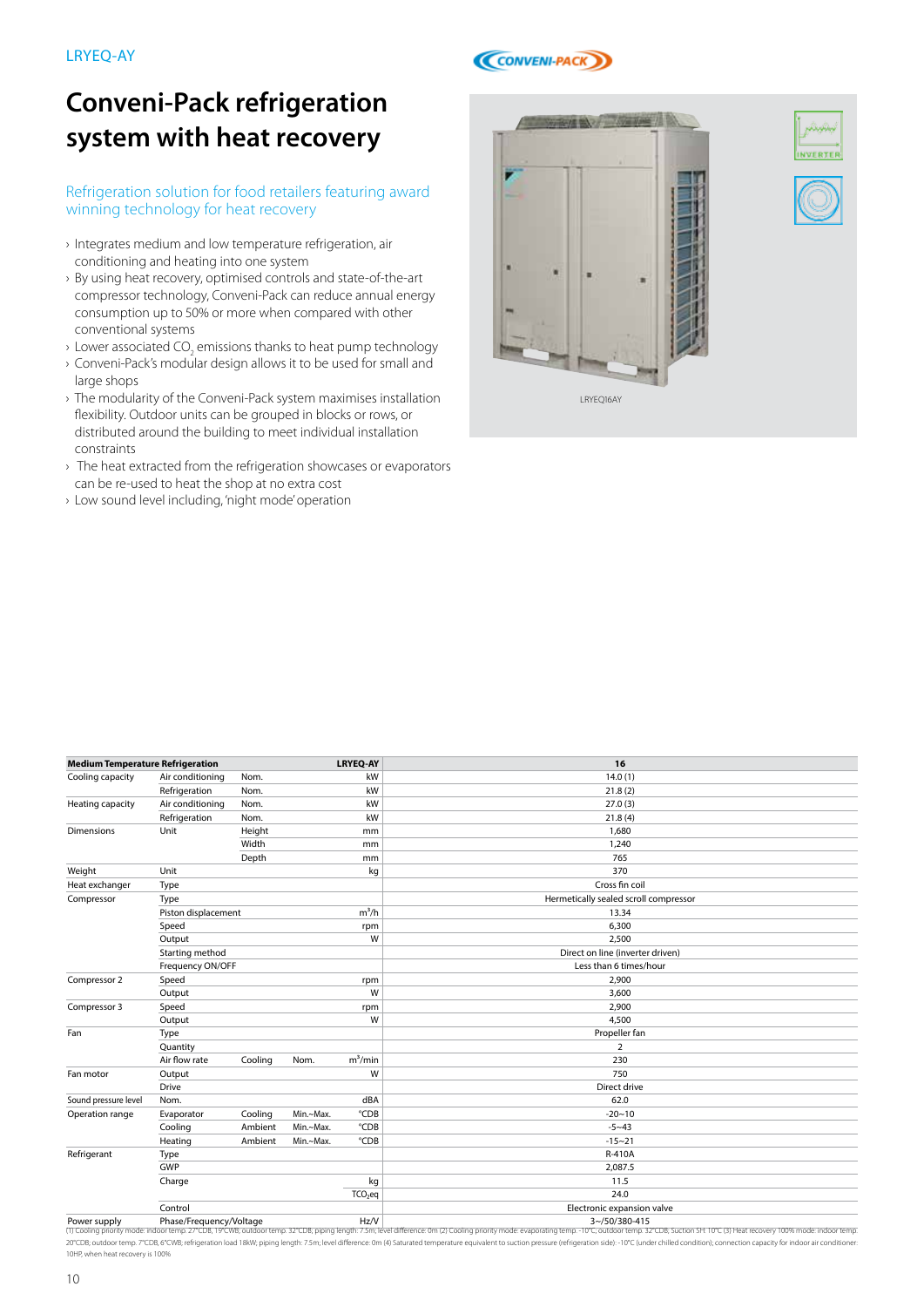### **Booster unit**

- › A booster unit allows freezer showcases/rooms to be connected to ZEAS and Conveni-Pack outdoor units
- › Reduced piping requirements, compared with a conventional system
- › Low sound mode significantly reduces sound emissions

![](_page_10_Picture_4.jpeg)

### **Booster with Conveni-Pack:**

**MEDIUM + LOW TEMPERATURE** refrigeration + space air conditioning + Biddle air curtain

![](_page_10_Figure_7.jpeg)

| <b>Low Temperature Refrigeration</b>                                                                                         |                                 |           |           | LCBKQ-AV1  | 3                                    |
|------------------------------------------------------------------------------------------------------------------------------|---------------------------------|-----------|-----------|------------|--------------------------------------|
| Refrigerating capacity                                                                                                       | Low temperature                 |           | Nom.      | kW         | 3.35(1)                              |
| <b>Dimensions</b>                                                                                                            | Unit                            | Height    |           | mm         | 480                                  |
|                                                                                                                              |                                 | Width     |           | mm         | 680                                  |
|                                                                                                                              |                                 | Depth     |           | mm         | 310                                  |
| Weight                                                                                                                       | Unit                            |           |           | kg         | 47                                   |
| Compressor                                                                                                                   | Type                            |           |           |            | Hermetically sealed swing compressor |
|                                                                                                                              | $m^3/h$<br>Piston displacement  |           |           |            | 10.16                                |
|                                                                                                                              | Number of revolutions<br>rpm    |           |           |            | 6,540                                |
|                                                                                                                              | Output                          |           |           | W          | 1,300                                |
|                                                                                                                              | Starting method                 |           |           |            | Direct on line (inverter driven)     |
|                                                                                                                              | Frequency ON/OFF                |           |           |            | Less than 6 times/hour               |
| Fan                                                                                                                          | Type                            |           |           |            | Propeller fan                        |
|                                                                                                                              | Air flow rate                   | Cooling   | Nom.      | $m^3/m$ in | 1.6                                  |
| Operation range                                                                                                              | Evaporator                      | Cooling   | Min.~Max. | °CDB       | $-45 - -20$                          |
|                                                                                                                              | Ambient temperature             | Min.~Max. |           | °C         | $-15 - 43$                           |
| Refrigerant                                                                                                                  | Type                            |           |           |            | R-410A                               |
|                                                                                                                              | GWP                             |           |           |            | 2.087.5                              |
|                                                                                                                              | Control                         |           |           |            | Electronic expansion valve           |
| Piping connections                                                                                                           | For outdoor unit                | Liquid    | OD        | mm         | 6.35                                 |
|                                                                                                                              | To indoor unit                  | Liquid    | OD        | mm         | 6.35                                 |
|                                                                                                                              | For indoor unit                 | Gas       | <b>OD</b> | mm         | 15.9                                 |
|                                                                                                                              | To outdoor unit                 | Gas       | OD        | mm         | 9.5                                  |
| Power supply                                                                                                                 | Hz/V<br>Phase/Frequency/Voltage |           |           |            | 1~/50/220-240                        |
| (1) Evaporating temp. -35°C; outdoor temp. 32°C; suction SH 10K; saturated temp. to discharge pressure of booster unit -10°C |                                 |           |           |            |                                      |